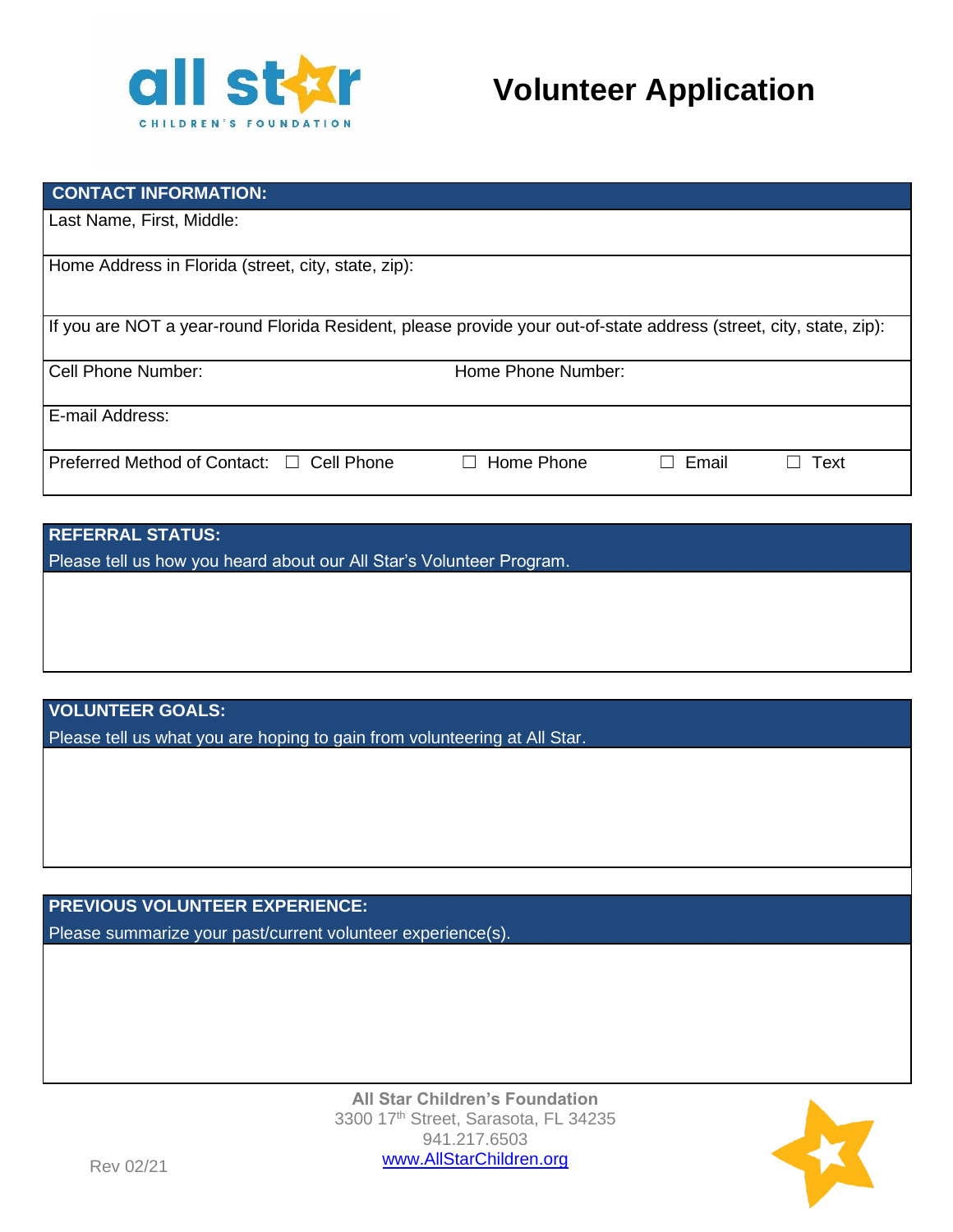Please describe your employment history below (e.g., Agency name, your job title, etc.)

**EDUCATIONAL BACKGROUND:**

Please describe your educational background below, including your highest level of education obtained.

## **CERTIFICATION & LICENSURE:**

Please describe any special certifications and/or licenses below.

### **LANGUAGE FLUENCY:**

If fluent in language other than English, including sign language, please note below.

## **SKILLS & TALENTS:**

Please describe any special skills or talents you may have below.

# **VOLUNTEER OPPORTUNTIES & INTERESTS:**

Please check activities which interest your or best represent your skills below.

- 
- ☐ Special Events ☐ Childcare/Babysitting
- ☐ PR/Communications/Marketing ☐ Household Help/Cleaning
- ☐ Office/Clerical ☐ Mentorship
- ☐ Customer Service/Hospitality ☐ Enrichment/Arts
- ☐ Fundraising ☐ Tutoring/Academic Support
	-
	-
	-
	-

**All Star Children's Foundation** 3300 17<sup>th</sup> Street, Sarasota, FL 34235 941.217.6503 [www.AllStarChildren](http://www.allstarchildrensfoundation.org/).org